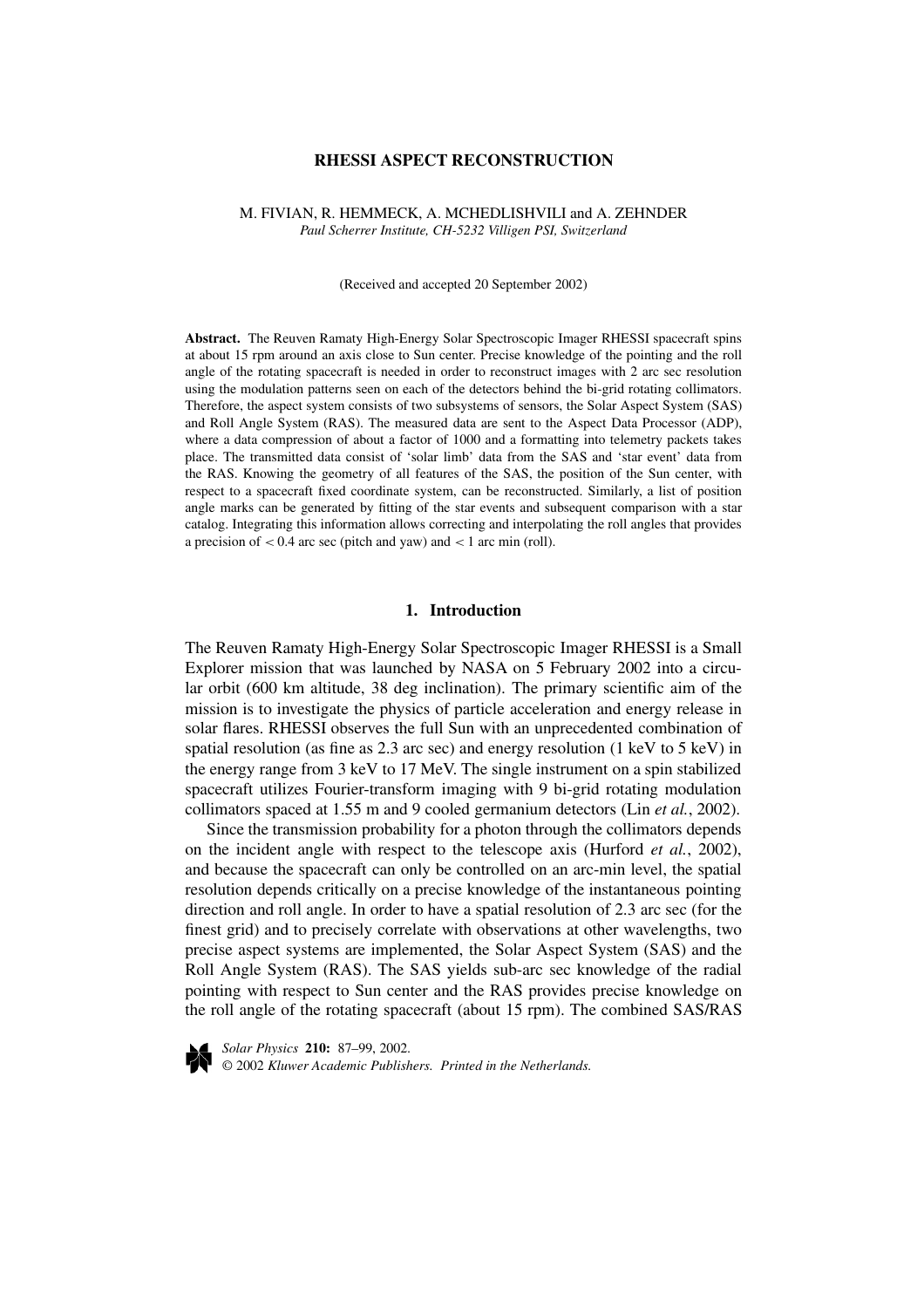### 88 M. FIVIAN ET AL.

aspect system provides a knowledge of the absolute pointing with an accuracy of 1 arc sec.

There are two totally independent instruments on RHESSI measuring the roll angle. At one stage of the development of the RHESSI hardware, the schedule and some performance uncertainties of the roll angle system (RAS) motivated the team to add a redundant roll sensor as a backup system. The latter, the Photo-Multiplier Tube Roll Angle System (PMTRAS), is based on a photo-multiplier tube and is described by Hurford and Curtis (2002). In many aspects, the two instruments are complementary (Hurford and Curtis, 2002). Nevertheless, the RAS is measuring the polar angle of every star event and therefore the RAS data can also be used to reconstruct solar off-pointing for non-solar science. As it turned out, both RAS and PMTRAS are operational, but initial RHESSI imaging has been based on the PMTRAS.

The design and the alignment of the RHESSI imager, i.e., the telescope tube with the grids and the SAS/RAS aspect optics and sensors are discussed by Zehnder *et al.* (2002) and only a short overview is given in the next section. The current status of the calibration of the aspect system is reported by Fivian, Henneck, and Zehnder (2002). In this paper, the aspect data processing and the reconstruction of the aspect solution are presented.

## **2. The Design of the Aspect Systems**

A pair of widely separated grids in front of a cooled Ge detector (Smith *et al.*, 2002) produces the characteristic intensity modulation. Each grid consists of a planar array of equally spaced, X-ray-opaque slats separated by transparent slits. If the slits of each pair of grids are parallel to each other and if their pitches (*p*) are identical, then the transmission is modulated depending on the direction of the incident X-rays. For slits and slats of equal width, the transmission is modulated from zero to 50% and back to zero for a change  $a = p/L$ , where L is the separation between the grids. The angular resolution is then defined as *p/(*2*L*).

The efficiency of the modulation for each of the 9 collimators depends critically on the alignment of the corresponding grid pair. In particular, the finest grids with a pitch of 34  $\mu$ m must always be aligned within 20 arc sec in twist  $(r_{\text{Grid}} \times \Delta \Phi \ll p/2$ , with twist  $\Delta \Phi$  and  $r_{\text{Grid}}$  radius of grid). Another necessary ingredient for image reconstruction with a resolution as high as 2.3 arc sec is the accuracy of the measurement of the pointing with respect to the collimators. Therefore, a structure had to be found which guaranteed the stability of the collimators and the aspect systems throughout the integration procedure, the launch and the thermal stress over the orbit (Zehnder *et al.*, 2002). In addition, the definition of the coordinates for measuring the pointing have to be chosen in such a way that the axis of the collimators can always be measured with respect to Sun center fulfilling the requirements in accuracy.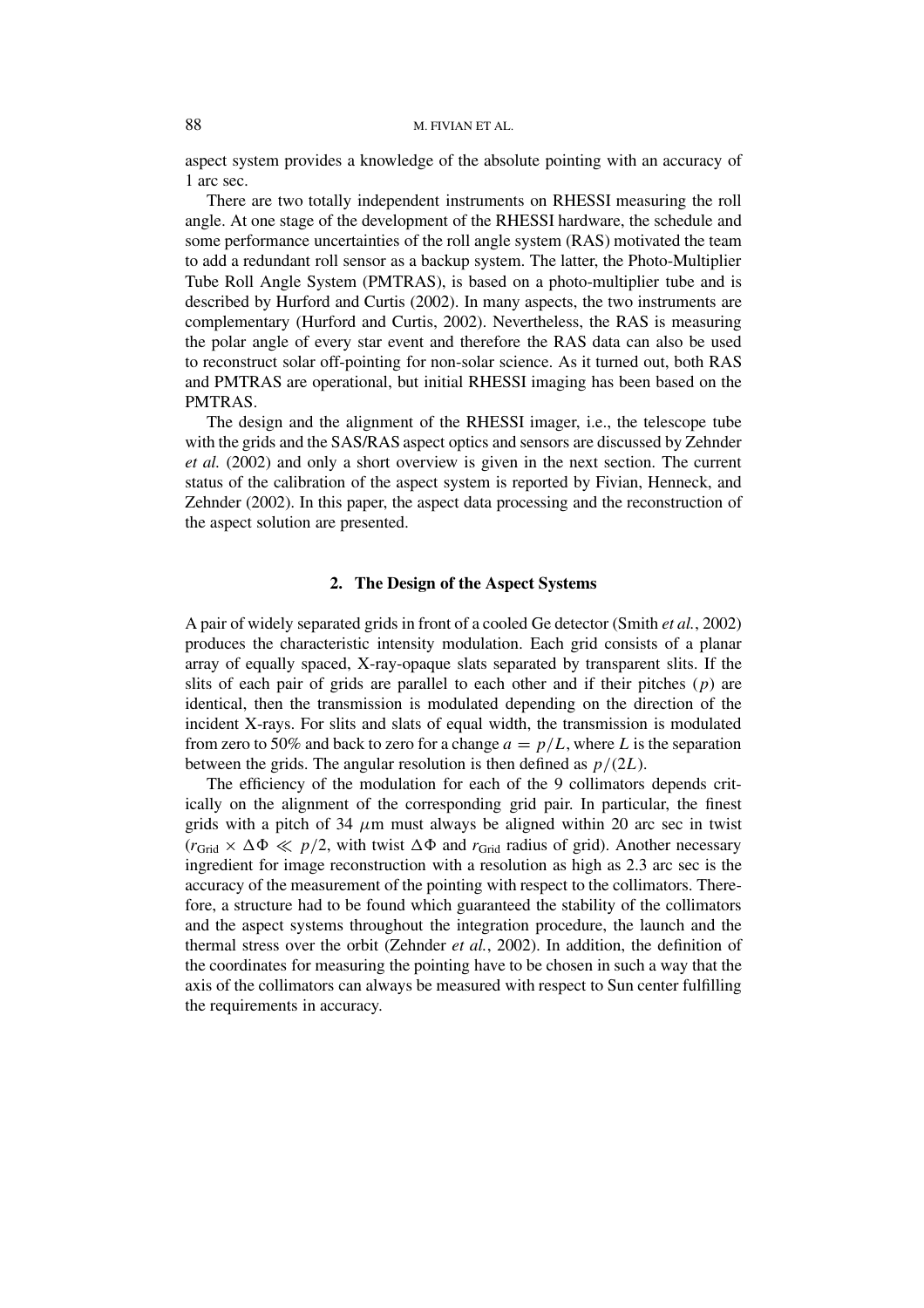## 2.1. SOLAR ASPECT SYSTEM (SAS)

The SAS is a set of 3 identical lens/sensor subsystems. Each subsystem consists of a 4 cm diameter lens located on the front grid tray of the imager tube. Each lens focuses a solar optical image onto a 2048-element  $\times$  (13  $\mu$ m)<sup>2</sup> linear CCD located on the rear grid tray. The orientation of the three linear CCDs are equally spaced at 120 deg. The focal length, given by the length of the imager tube, is 1.55 m resulting in a plate scale of 1.73 arc sec pixel−1. In order to reduce chromatic aberration, a bandpass filter at 670 nm with 12 nm bandwidth (FWHM) has been used.

In principle, the measured Sun pointing is related to the SAS features only. In order to have the measurements immune to bending of the imager tube, a design has been chosen to have the lenses coplanar with the front grids and the CCDs coplanar with the rear grids.

While each of the three CCDs are sampling solar profiles at 128 Hz using a programmable integration time between 0.02 and 2 ms, the digitized signal is sent to the Aspect Data Processor (ADP) where a hardware-programmed algorithm triggers one or several pixels around the solar limb using an adjustable threshold. The amplitudes of typically 4 pixels for each of the 6 limbs are written to the telemetry packets using 8 or 10 bits precision.

Each SAS sensor is running with a constant cycle timing at 128 Hz. Within every cycle of  $\approx 8$  ms, the sunlight is integrated on the pixels of the CCD. The accumulated charge is shifted out with a frequency of 1 MHz and sampled twice, once at the offset level and once at the signal level. The subsequent digitization at the 12-bit ADC (analog digital converter) provides a resolution of 0.5 mV channel−<sup>1</sup>  $(2 \text{ V}/2^{12} \text{channels} \approx 0.5 \text{ mV channel}^{-1})$ . To remove the charge of the continuously incident sunlight the readout of the CCD follows a pre-readout that removes most of the charge accumulated during off-integration time. The front-end electronics incorporates a Field Programmable Gate Array (FPGA) providing basic control of the sensor. In the normal operational mode, the difference of the two samples is calculated and bits  $1-10$  are sent to the ADP via a synchronous serial link with a speed of 0.1  $\mu$ s bit<sup>-1</sup> or 1  $\mu$ s pixel<sup>-1</sup>. By using the difference of the two samples, the reset noise of the CCD is essentially eliminated. In order to have the full resolution on the 10-bit range of the digital system, the integration time is currently programmed to be  $\approx$  700  $\mu$ s as described by Fivian, Henneck, and Zehnder (2002). Beside the normal operational mode, several test and diagnostic modes (first-level modes) are implemented in the front-end FPGA.

On the ADP, the SAS data are processed first by a hardware program in the second-level FPGA (SAS/RAS FPGA) and then by the software running on the Data Signal Processor (DSP). For every SAS cycle (i.e., every 8 ms), the three measured solar profiles are stored in the SAS/RAS memory on the ADP. At the same time, while the data are flowing through the FPGA logic, the addresses of all trigger level transitions are stored. The trigger levels are programmable and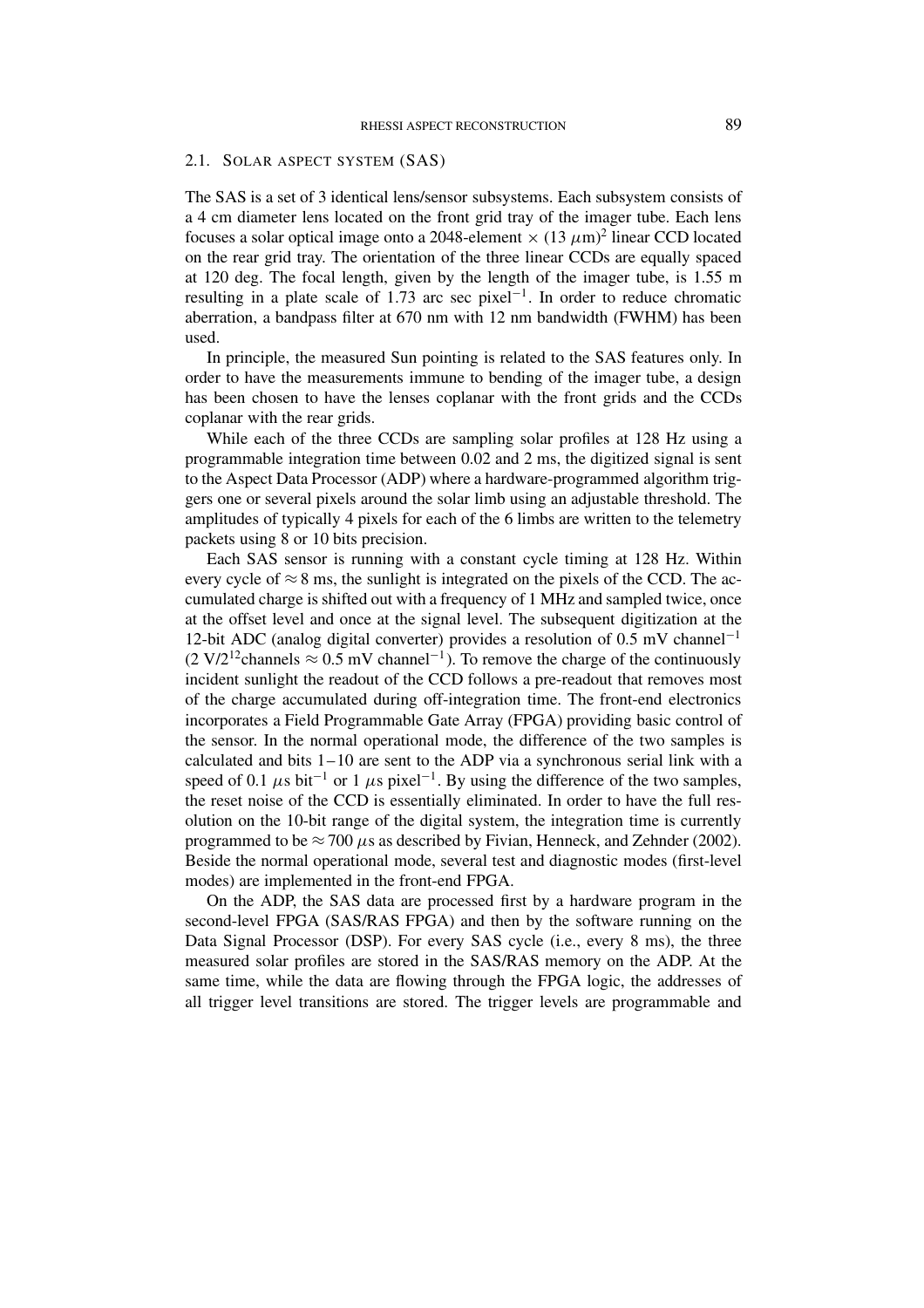# 90 M. FIVIAN ET AL.

are stored in a FPGA register. In order to minimize the data rate consistent with the required pointing accuracy, a cadency divider is implemented which produces SAS interrupts to the DSP program with 128, 64, 32, 16, or 8 Hz. The nominal operational cadency of 32 Hz results in an additional pointing error of the order of 0.05 arc sec for linear interpolation between the measured points. However, the limited telemetry rate and a photon count rate that is higher than expected prior to launch required a reduction of the cadency to 16 Hz for a substantial fraction of operation time adding an error of  $\approx 0.2$  arc sec. An overview of the ADP software is given in Section 2.3.

### 2.2. ROLL ANGLE SYSTEM (RAS)

The RAS is a star scanner pointing radially outwards with respect to the rotating spacecraft and observes stars within a field of view of 60 to 90 deg in polar angle. Stars within the field of view are focused by a *f* /1.4 lens system with a focal length of 50 mm. While the spacecraft is rotating, the images of the stars travel over a linear CCD array and trigger one or several pixels. Even though the sensor is a TDI CCD (Time Delay and Integration CCD) with  $2048 \times 96$  pixels with a pixel size of  $13 \times 13 \ \mu \text{m}^2$ , it is operated in a mode which makes it equivalent to a linear CCD with 2048 pixels with a size of  $13 \times 1248 \ \mu m^2$  each. Thus, the field of view in roll angle is  $\approx$  1.4 deg. Assuming a rotational speed of 15 rpm, the passage time of a star event is between 15.3 ms and 17.6 ms depending on the polar angle with respect to the rotation axis. The size of a pixel corresponds to 0.9 arc min in polar angle.

The combined system with the optics and the CCD shows a spectral responsivity between 4000  $\AA$  and 10 000  $\AA$  with a maximum around 7000  $\AA$ . Thus, the sensitivity for a star detection depends strongly on its spectral type. The system is about twice as sensitive to M-class stars than to B-class stars. Although the integration time is programmable, the currently configured integration time is  $\approx$  8.8 ms corresponding to  $\approx$  47 arc min in roll angle. For a star with visual magnitude  $m_V = 3$ , this results in a response of 3.3 mV for a B0 star and 7.2 mV for a M0 star.

The front-end electronics with the first-level FPGA is very similar to that of the SAS with the difference that the cycle time is the same as the integration time which means that the CCD is always integrating light. The integrated charge is shifted out through the CCD shifter and digitized on a 12-bit ADC providing a resolution of 0.5 mV channel−1. A double sampling and subsequent subtraction essentially eliminates the reset noise as described in Section 2.1. The timing for shifting the signals is the same as for the SAS. Besides the normal operational mode, several test and diagnostic modes (first-level modes) are implemented in the front-end FPGA.

As with the SAS subsystem, the RAS data are processed first by a hardware program in the second-level FPGA on the ADP and then by the software running on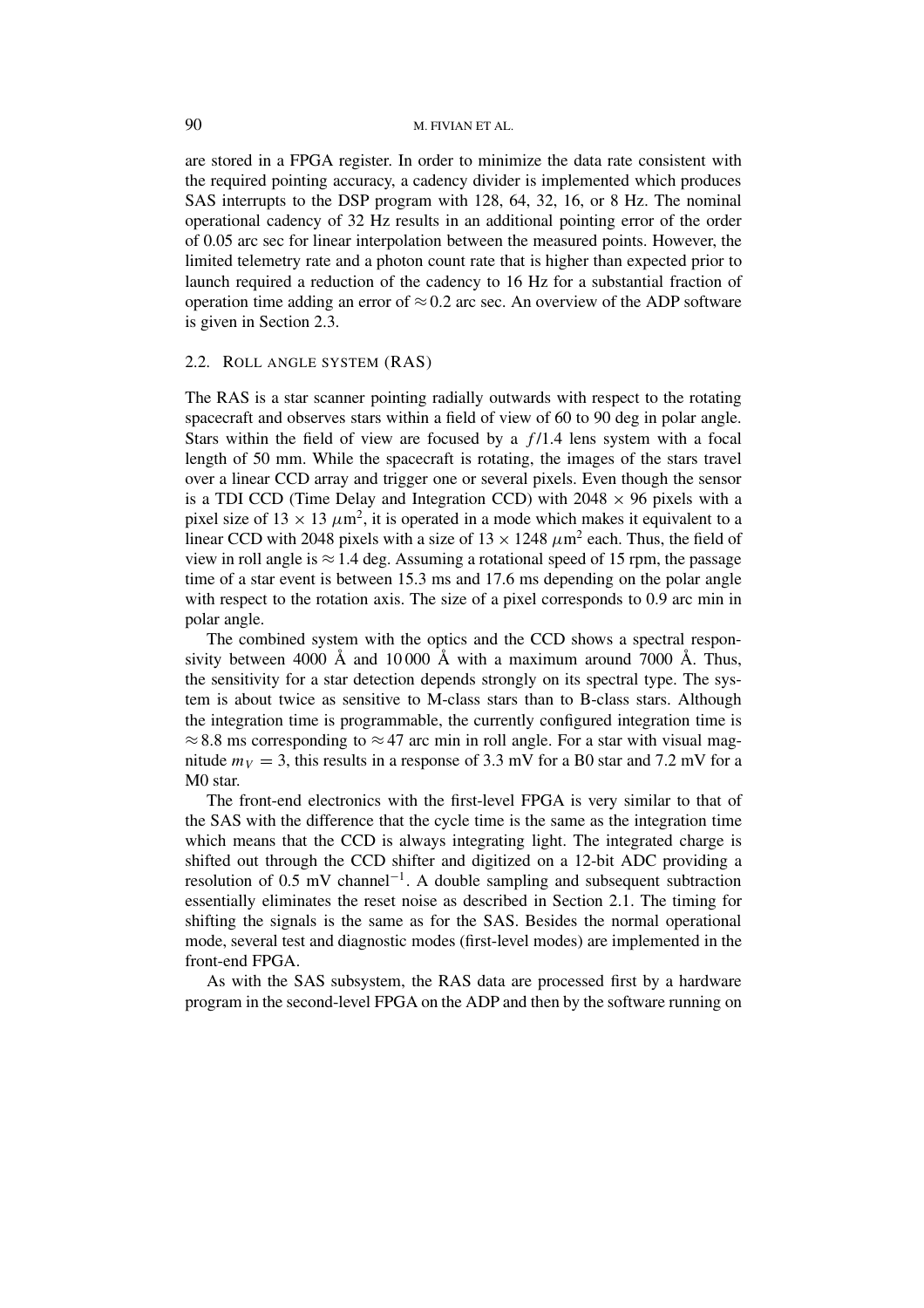the DSP processor. In Section 2.3 an overview of the ADP hardware and software is given. Nevertheless, the RAS relevant part of the second-level FPGA is described in the following two paragraphs.

At the same time as the data are flowing through the second-level FPGA logic, the addresses for all pixel values exceeding their individually programmable threshold values are stored. It has been shown by Fivian, Henneck, and Zehnder (2002), that a threshold of about 5 channels above the dark signal is marginal to trigger at least one star for every revolution of the spacecraft. Therefore, a pixel summation algorithm has been implemented in order to increase the signal to noise ratio. The FWHM of the point spread function is  $\approx 2.6$  pixels as pointed out by Zehnder *et al.* (2002) and Fivian, Henneck and Zehnder (2002). Thus a summation of two adjacent pixels combined with an adjusted threshold level provides an increase of a signal to noise of almost  $\sqrt{2}$ . Another factor of almost  $\sqrt{2}$  can be gained by summing two temporal consecutive values of the same pixel number since the passage time of an event is almost double the integration time.

The low altitude orbit of RHESSI implies that almost  $2\pi$  of the celestial sphere may be covered by the Earth. The signal induced by the Earth albedo can reach a level of 1000 times the saturation level of the RAS. Many CCD chips provide an anti-blooming feature, i.e. an internal chip capability to let the extra charge flow through an additional gate. However, the selected CCD in the RAS does not have that feature and therefore an extra mechanism had to be implemented. On the firstlevel FPGA, a programmable earth albedo threshold is set. If 64 pixels of a CCD readout are above this threshold value, the sensor is switched to maximum cadence of  $\approx$  2.2 ms per cycle and once the readout level is below the threshold again, the sensor is kept in this fast readout mode for a programmable additional time before being switched back to normal mode. This results in an additional blind time after rotating out of the Earth albedo of up to 0.8 s. Nevertheless, the flight data shows a change of the dark signal of several channels for many configurations of the Earth albedo with respect to the spacecraft. This causes many false trigger events which can be removed with the analysis software.

#### 2.3. ASPECT DATA PROCESSOR (ADP)

The ADP controls the SAS and RAS front-ends, does on-board processing of CCD images and manages the data transfer between the front-ends and the Instrument Data Processing Unit (IDPU) (Curtis *et al.*, 2002). The processing is necessary in order to reduce the data rate since the aspect sensors generate  $\approx$  2 Mb s<sup>-1</sup> of raw data and the data has to be formatted into telemetry packets to be read by the IDPU. The achieved data reduction is in the order of a factor of 1000. The ADP can be separated into three different hardware parts. In Figure 1 the three columns of units represent the SAS/RAS interface, the central processor and the communication control. The different parts including the software can be controlled by parameters which have to be loaded into the memory prior to running the software.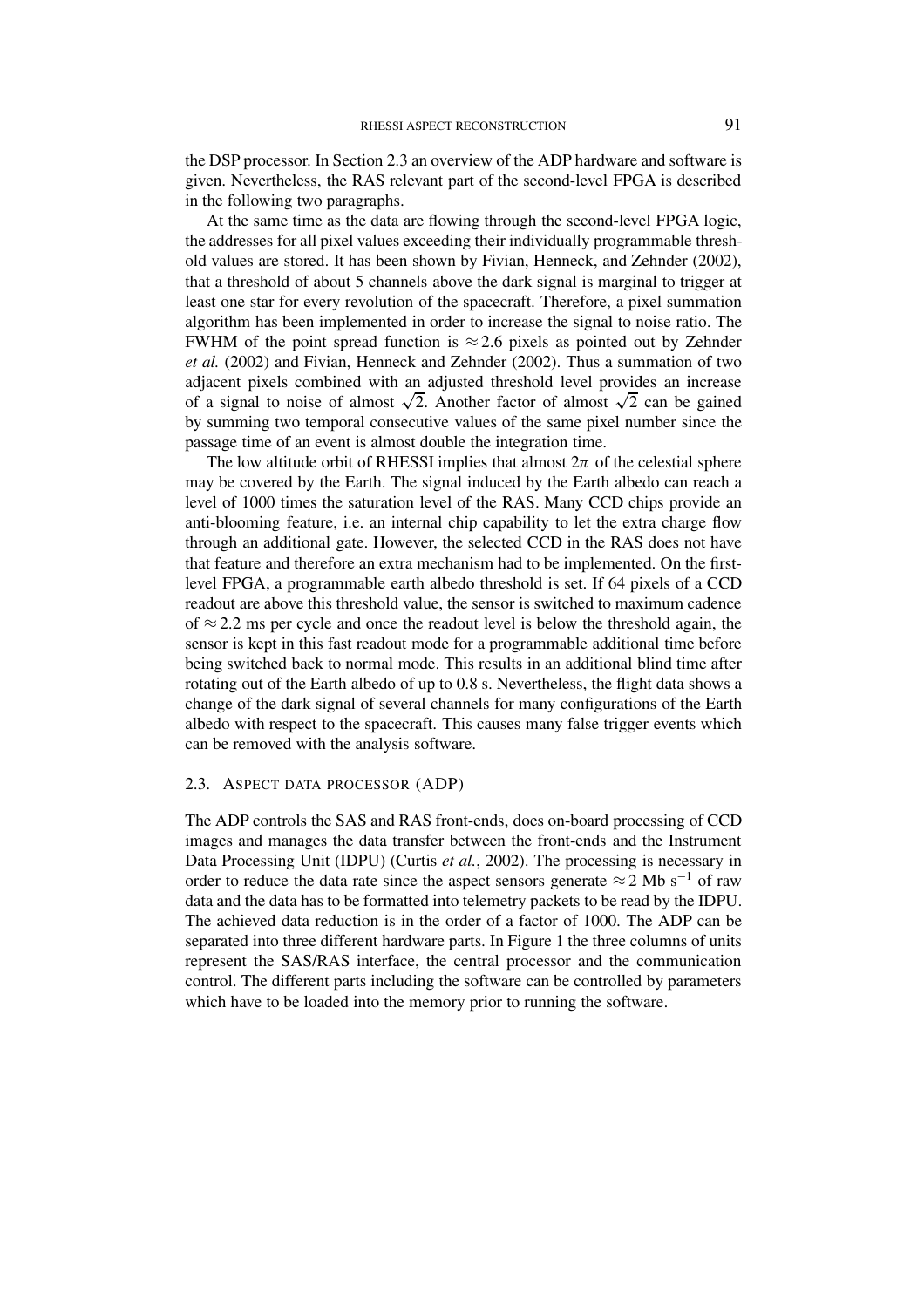

*Figure 1.* Simplified logical scheme of the Aspect Data Processor (ADP). For description see text in Section 2.3.

After initialization, the SAS/RAS interface acts as an independent unit and becomes responsible for the functioning of the SAS/RAS front-ends. The FPGA program which is driven by an internal sequencer is essentially described in Sections 2.1 and 2.2. It generates an interrupt to the central processing part for every SAS and RAS image which has been processed.

On the central processing unit, a DSP program processes the SAS and RAS data and generates basically four different classes of data to be stored in the FIFO. RAS star events, SAS limbs and SAS/RAS images are handled as different data streams. Whereas the images have to be formatted into telemetry packets only, the event-driven data from the SAS and the RAS need more processing. Images are stored frequently with a programmable duty cycle for later control of the gain and the dark signal.

In order to store the information for the solar limbs, the address and a programmable number of pixels for each limb are written to the telemetry packet. For every SAS cycle, all triggers from the first subsystem are stored first followed by the second and the third. The number of stored pixels above and below the threshold level can be programmed separately. It turned out that  $2 + 2$  pixels is a optimum number to reach the required accuracy. For later analysis of the pointing, the cycles have to be counted in order to reconstruct the timing. The full resolution of 10 bits and a reduced resolution of the 8 most significant bits can be commanded.

Each RAS event consists of a time stamp, the address of the triggering pixel and a number of pixel values. For later reconstruction of the dark signal, a programmable number of pixels on either side of the pixels above threshold are stored. In general, a star event triggers several adjacent pixels which are treated as one event. Also with temporal and spatial summation enabled, the measured pixel values are stored for later analysis.

The third part of the ADP, the communication control, provides an interface between the DSP processor, the FIFO memory and the IDPU bus system. In addition, it stores the spacecraft time and incorporates power control.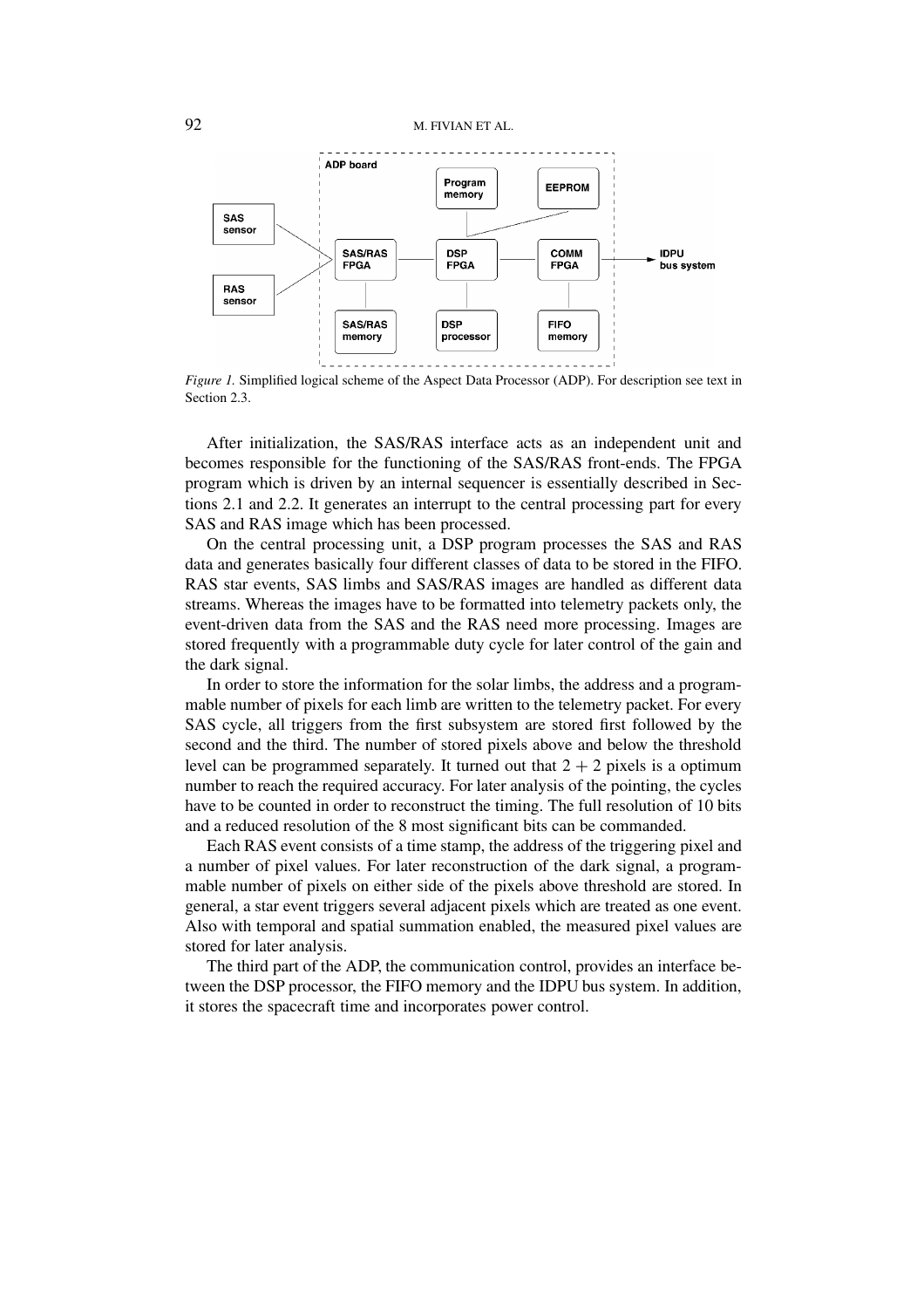A full list of all programmable parameters and a full list of the used APP-IDs (application identification numbers) identifying the different data streams are presented by Fivian (2002).

#### **3. Reconstruction of the Aspect Solution**

The telescope-fixed or spacecraft-fixed imaging coordinate system has been defined in such a way that any geometrical error has the least effect to the image reconstruction. Therefore, it has to be closely related to the features of the collimators and the SAS. The imaging  $\tilde{z}$ -axis or 'Imaging Axis' is defined to be parallel to the line from the center of gravity of the CCD centers to the center of gravity of the optical centers of the lenses. The origin is the center of gravity of the CCD centers and the sense of the  $\tilde{z}$ -axis is positive towards the Sun. Furthermore, the  $\tilde{x}$ - and  $\tilde{y}$ -axis are chosen to build a right-handed Cartesian coordinate system where the orientation of the  $\tilde{y}$ -axis is basically arbitrary. However, the  $\tilde{y}$ -axis is pointing approximately towards SAS10, the first SAS subsystem and is well defined with respect to the RAS defining the roll angle. All features from the front and rear grids, the SAS, the RAS and the PMTRAS have to be given in that coordinate system.

As indicated in Section 1 and described in detail by Hurford *et al.* (2002), the pointing of the rotating spacecraft and the roll angle have to be known at any given time in order to reconstruct images. A set of a well-defined pointing and roll angles is defined as the aspect solution. Figure 2 shows a instantaneous relation between the solar limb with solar-fixed  $xy$ -coordinates and the projection of the imaging  $\tilde{x} \tilde{y} \tilde{z}$ -coordinate system onto the Sun. The direction of the imaging  $\tilde{z}$ -axis is marked as 'Imaging Axis'. The pointing **P**ASPECT is defined to be the angle between the direction from the spacecraft towards the Sun center and the imaging axis. Furthermore, the roll angle  $\varphi$  is defined as the angle between the solar fixed *y*-axis and the projection of the spacecraft fixed imaging  $\tilde{y}$ -axis. The sign of the roll angle is defined to increase with time. From the spacecraft looking towards the Sun, the spacecraft is rotating clockwise, and therefore, a positive roll angle is a rotation from the solar *y*-axis towards the rotating  $\tilde{y}$ -axis as indicated in Figure 2.

Since the SAS is a part of the telescope mounted as close as possible to the grids, the solar pointing origins from the measurement of the position of the Sun center in the body frame. This vector is the same as the vector  $P_{\text{ASPECT}}$  in Figure 2 with the opposite sign, but measured in the rotating  $\tilde{x} - \tilde{y}$  imaging coordinate system. Let **P**<sub>SAS</sub> be the direction of the Sun center measured by the SAS and **P**<sub>ASPECT</sub> the solar pointing of the telescope as defined earlier in this section, then the transformation is as follows:

$$
\mathbf{P}_{\text{ASPECT}} = \begin{pmatrix} \cos \varphi & -\sin \varphi \\ -\sin \varphi & -\cos \varphi \end{pmatrix} \mathbf{P}_{\text{SAS}},\tag{1}
$$

where  $\varphi$  is the roll angle. The matrix of the inverse transformation is identical.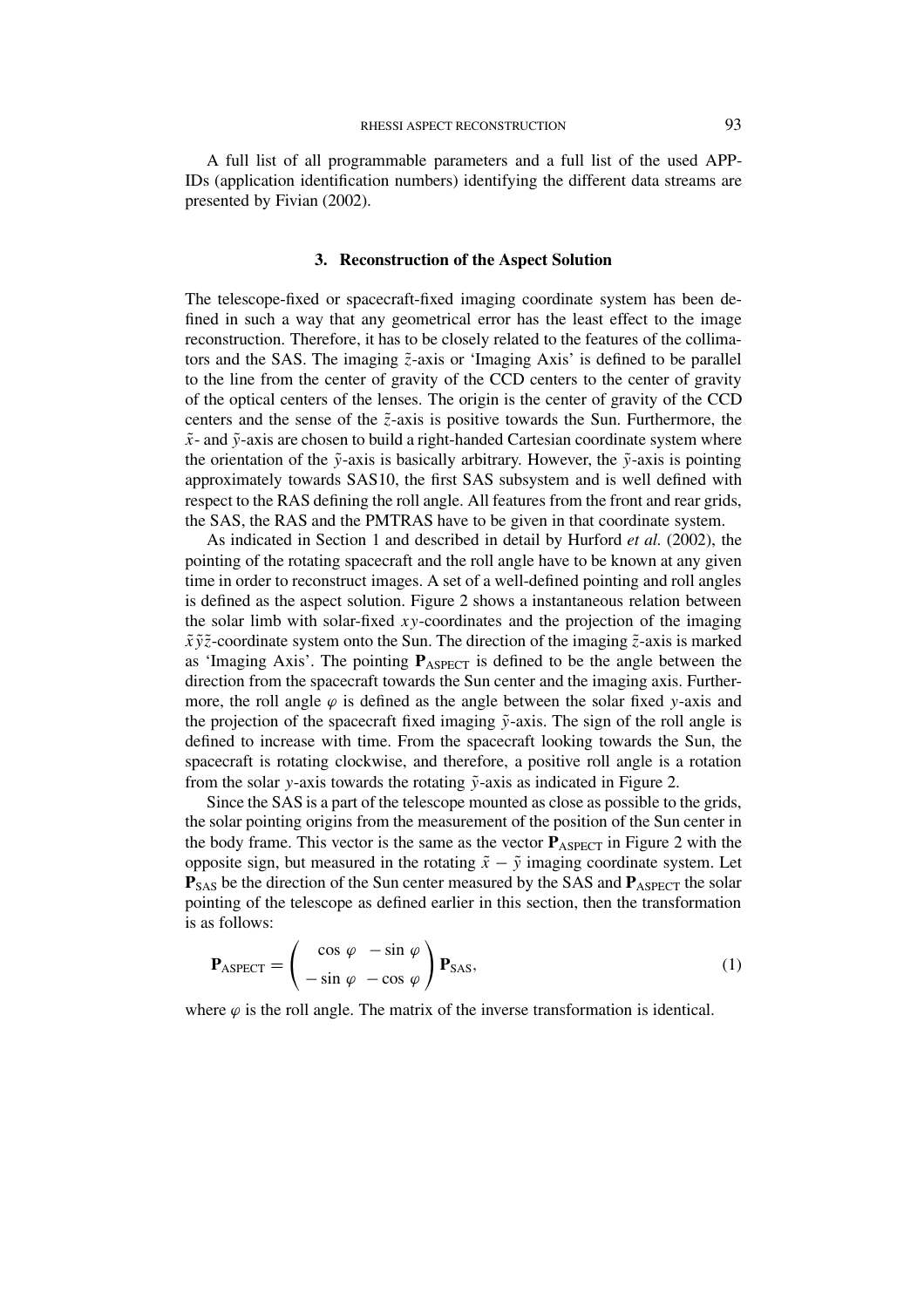

*Figure 2.* The *solid circle* represents the solar limb and the *x* − *y* coordinate system refers to solar coordinates with the *y*-axis pointing toward solar north. At a given time, the telescope axis may point at any point on this projection plane. That point is marked with 'imaging axis' and the  $\tilde{x} - \tilde{y}$  axis represents the spacecraft fixed coordinate system. The pointing of the spacecraft is defined as the angle between the Sun center and the imaging axis and is represented by the vector  $P_{ASPECT}$ . The roll angle  $\varphi$  is defined as the angle between the solar fixed *y*-axis and the projection of the spacecraft fixed  $\tilde{v}$ -axis.

# 3.1. THE SOLAR POINTING

The transmitted data of each of the six solar limbs are processed off-line by the aspect reconstruction software which is integrated in the ground based RHESSI data analysis software (Schwartz *et al.*, 2002). First the position on the CCDs for each limb is determined. For every given SAS cycle of transmitted solar limbs, the mid-perpendiculars to the straight lines between the two limb positions are constructed as shown schematically on the left part of Figure 3. In order to correlate the results from the three independent subsystems, conceptually the three systems are linearly shifted to share the point of the Sun center as shown on the right side of Figure 3. For ideal circumstances the mid-perpendiculars would then intersect in one point, the instantaneous position of the Sun center.

In general, the mid-perpendiculars form a residual triangle as indicated in Figure 4 and the center of gravity of the intersections is the best guess for the position of the Sun center. Hence, the solar pointing for every SAS cycle is determined and the high cadence of measurements allows linear interpolation to determine the solar pointing for any given time.

This reconstruction suffers from two main error sources. One is resulting from errors in the fit of the limb positions and the other is due to uncertainties in the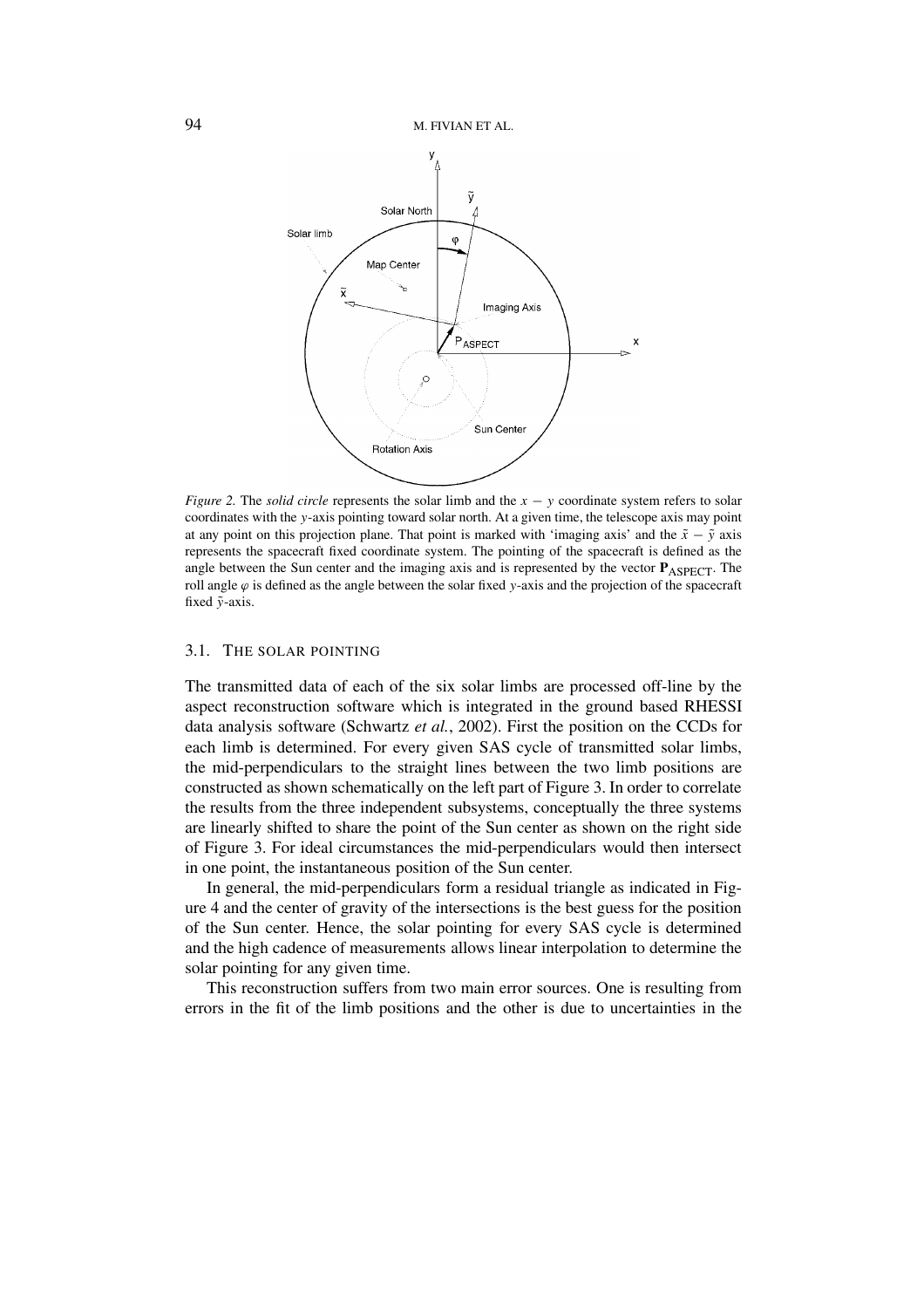

*Figure 3.* The CCD with the focused solar limb is shown for each subsystem *on the left part* of the schematic figure. Shifting the coordinates to share the point of the Sun center leads to the reconstruction of the instantaneous Sun center.



*Figure 4.* The *circle* indicates the solar limb and the *solid lines* are at the true positions of the CCDs with the corresponding reconstruction of the Sun center. A wrong calibration of the position of a CCD leads to a residual triangle in the reconstruction and therefore a shifted, incorrectly reconstructed Sun center as shown with the *dashed lines*.

knowledge of the geometry of the imager, therefore implying errors in correlating the three subsystems. If the fit of the limb positions had a systematic error, they would have the opposite sign for the positions of the two limbs on each of the CCDs. Thus, by calculating the mid-point of the two limb positions this error cancels essentially. The analysis of the flight data show that a linear fit of the pixel values and a subsequent fixed thresholding is accurate enough as pointed out later in this section.

The second source of pointing errors is a consequence of dimensional uncertainties. It can be well controlled by applying a self-calibration algorithm as described in detail by Fivian, Henneck and Zehnder (2002). In Figure 4, the case with an error for only one subsystem is represented. For the general case with a remaining residual triangle, the statistics of  $1/\sqrt{3}$  of the length of the residual triangle or 2/3 of its height (Fivian, 2002), is a measure for the relative pointing error. Figure 5 shows the result for a typical orbit. Apparently, the spacecraft shows an off-pointing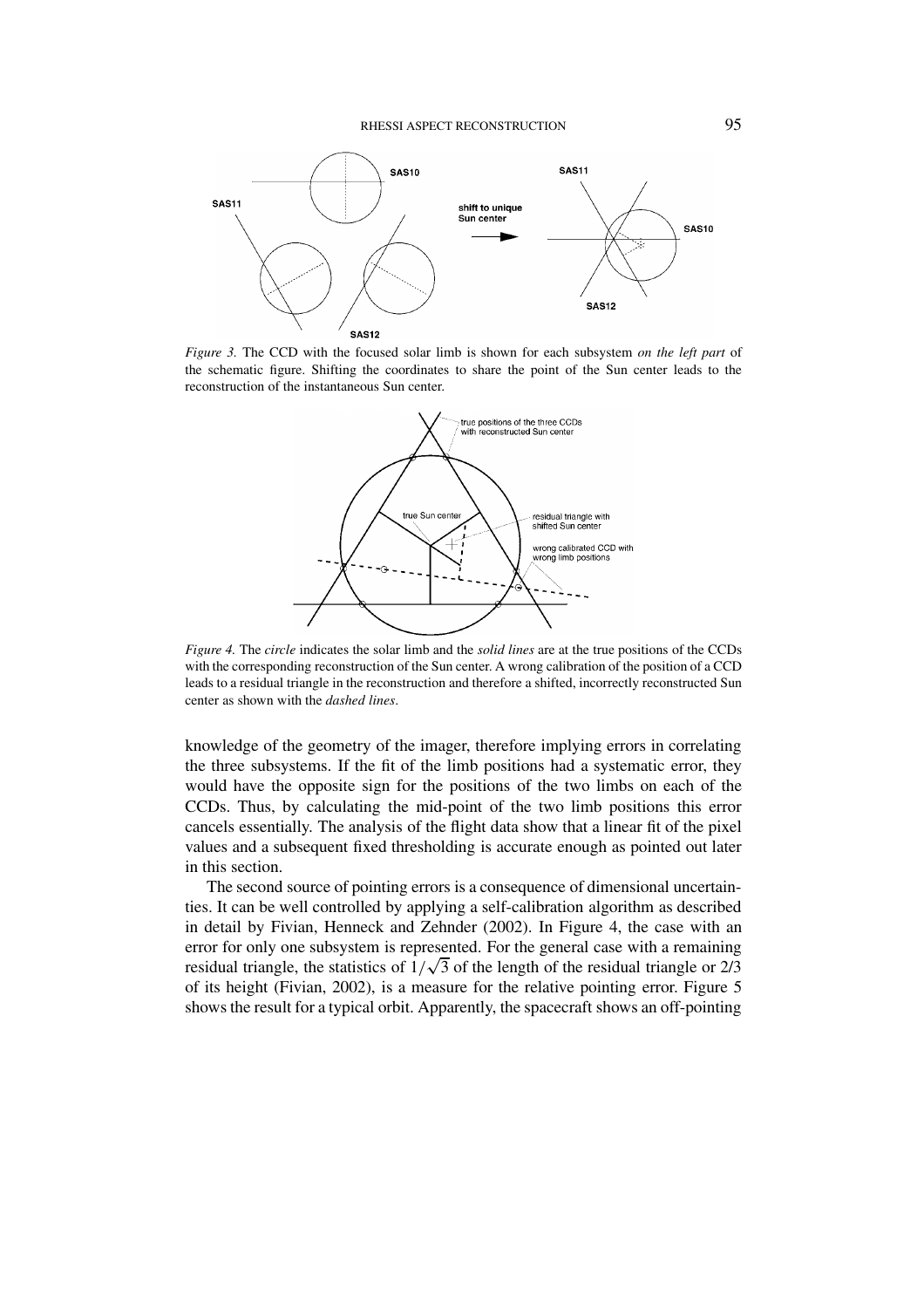

*Figure 5.* The plots show data for a typical orbit with the spacecraft being in direct sunlight. After sunrise, the spacecraft is pointed off the Sun center by  $\approx$  11 arc min and has a coning angle of  $\approx$  14 arc min, i.e., the rotation axis differs from the imaging axis. The angular momentum applied by the torque rods induces a precession which can be seen as wiggles in the coning angle for about 20 min. The complicated dynamics of changing the off-pointing and coning angle by several arc min is perfectly measured by the SAS, which is illustrated by plotting the histogram of the residual triangle for the same time range. The mean of the characteristic size of the residual triangle is  $\approx 0.06$  arc sec and the width of the distribution corresponds to  $\sigma \approx 0.08$  arc sec. An additional error induced by interpolating measured data points adds to the given value (see Section 2.1).

from the Sun center of up to 12 arc min and a coning angle of up to 10 arc min. The latter is the angle between the imaging axis and the instantaneous rotation axis. With the current calibration the systematic error of the relative pointing is  $\approx 0.06$  arc sec and the statistical error is in the order of  $\sigma \approx 0.08$  arc sec.

An overall shift or rotation of the imaging coordinates is called the absolute error of the solar pointing. Even though this can be seen as a cross-calibration between the SAS and the collimators, the calibration of the grid parameters corrects for initial mis-alignment. This calibration is based on 'focusing' the X-ray image by modifying the relative grid phases and keeping the imaging coordinates unchanged. In principle one can say, that any calibration error contributes to a blur of the X-ray image. The relation between the SAS and the grids is not fully understood yet. Nevertheless, images with a resolution of the order of 2–3 arc sec have been achieved.

### 3.2. THE ROLL ANGLE

The basic RAS principle is to determine the momentary roll orientation of the spacecraft with respect to known stars. In the rotating plane the roll angle determination can be reduced to a time measurement. Every star event contains several pixel values from the same CCD readout. In a first step, a Gaussian with an arbitrary baseline is fitted determining the polar angle, the dark signal and the response of that particular event. The response depends on the brightness of the star, its spectral type and the fraction of the integration time the star illuminated the CCD. Since the integration time is about two times shorter than the star passage time, a star event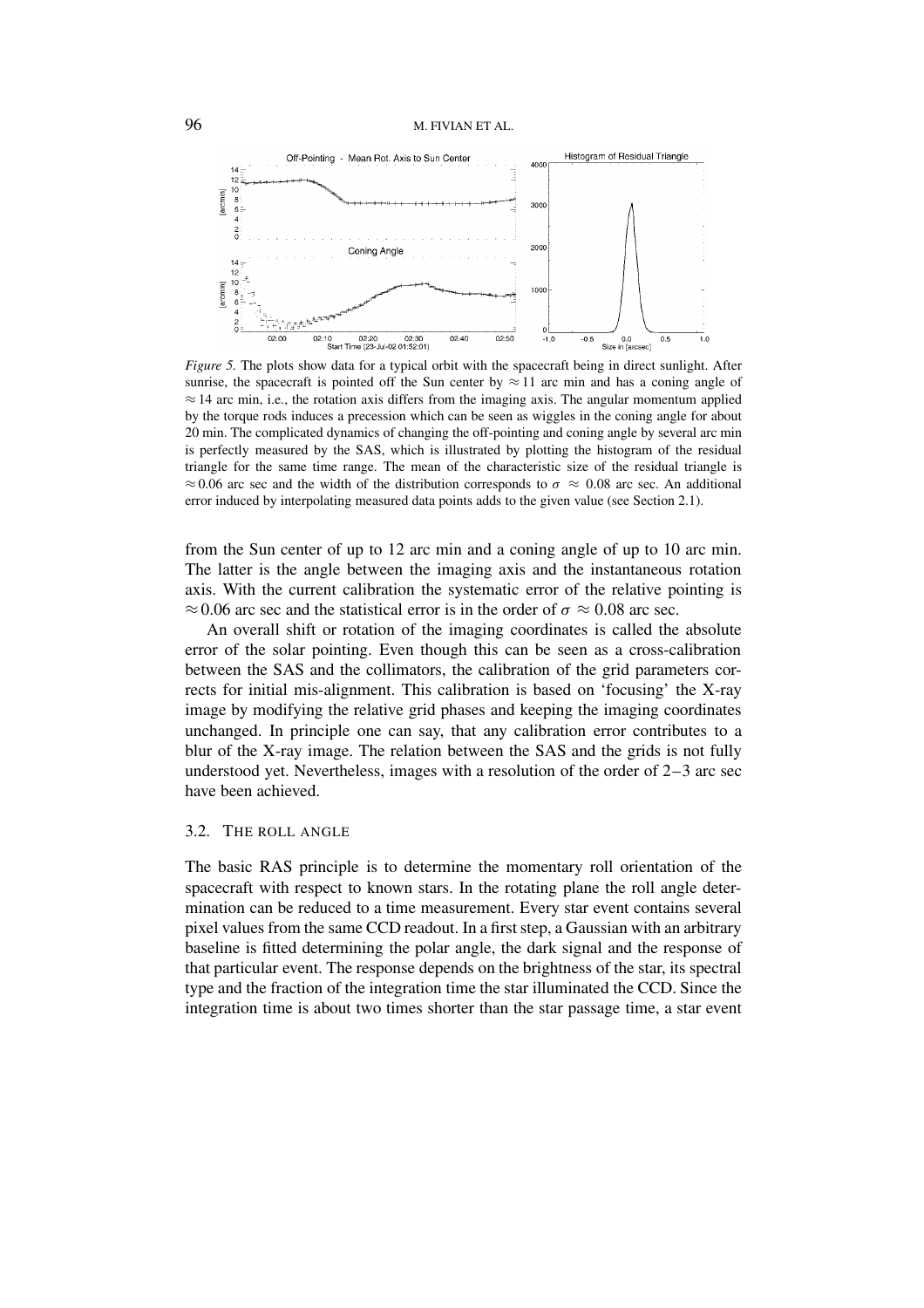

*Figure 6.* The *solid line* shows the response of the RAS CCD as a continuous function of time. Integration over a fixed time interval gives a histogram like function (*shadowed rectangles*) with values  $a_0$ ,  $a_1$ , and  $a_2$  for the integration cycles starting at  $t_0$ . After every integration time, the response level is compared to a threshold level for triggering the readout of the CCD pixels. The amplitudes  $a_i$  and the triggering time  $t_0$  defines the temporal centroid  $t_i$  of the event.

generates a response on more than one consecutive time frame as represented in Figure 6. Thus, the problem has been reduced to a precise determination of the timing of a star event and the identification of an event with a specific star.

Assuming that the time dependency of the incident light for a star event can be treated as a function which is comparable to a rectangular shape. The width (FWHM) of the point spread function of the RAS optics is  $\approx$  2 arc min and this angle corresponds to  $\approx 0.4$  msec given the rotational speed of 15 rpm. Therefore, the convolution of the point spread parameterized in time with a rectangular function of the width of  $\approx 15$  msec passage time gives a small enough rise time.

Hence, the timing of a star event can be described by the equation system

$$
a_0 = rt_b,\tag{2}
$$

$$
a_1 = rt_{\text{int}}, \tag{3}
$$

$$
a_2 = r(T - tint - tb),
$$
\n(4)

which is made evident with Figure 6. For  $i = 0, 1, 2, a_i$  are the fitted responses for the particular time frames,  $r$  is the responsivity of the system,  $t_b$  is the time since the star entered the field of view to the next integration time,  $T$  is the passage time of a star event and *t*int is the integration time. With a fully calibrated system and an identified star event, the equation system over-defines the only unknown  $t<sub>b</sub>$ . The event time for that particular event is then  $t_i = t_0 + t_{int} - t_b + T/2$ .

The measured responses  $a_0$ ,  $a_1$ , and  $a_2$  have noise. Assuming that  $a_0$  and  $a_2$ have the same accuracy,  $t_b$  can be calculated in a symmetric way according to Equation (5) and the responsivity  $r$  can be calibrated by the statistics from many stars using  $r = a_1/t_{\text{int}}$ :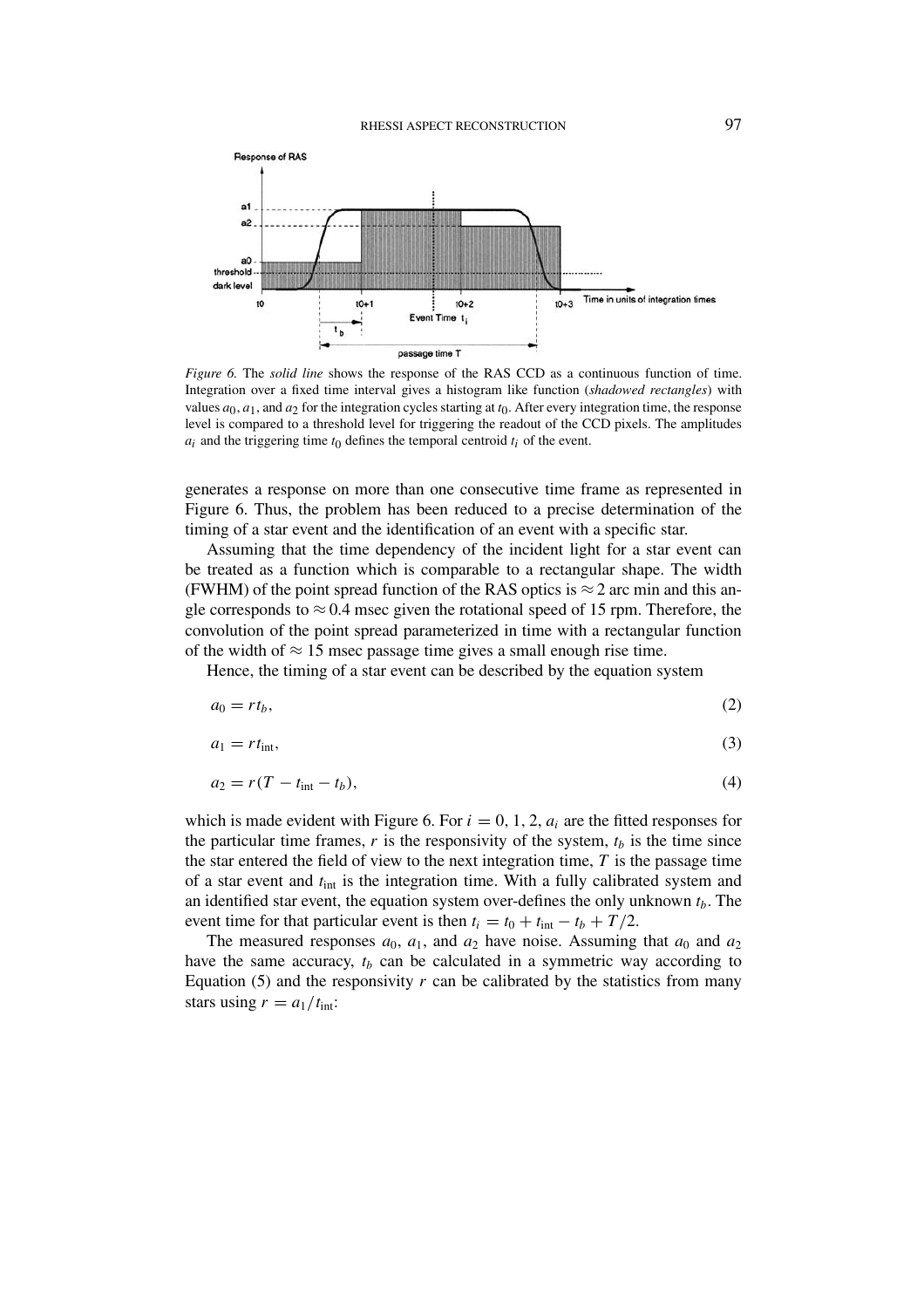98 M. FIVIAN ET AL.

$$
t_b = \frac{1}{2} \left( \frac{a_0 - a_2}{r} + T - t_{\text{int}} \right).
$$
 (5)

In order to achieve an accurate enough timing using Equation (5), the responsivity *r* has to be well calibrated and the passage time *T* has to be known. Since the responsivity depends on the star, it is basically unknown until the star has been identified but the sum of Equations  $(2)$ – $(4)$  gives an initial estimate using  $r = (a_0 + a_1 + a_2)/T$  leading to a timing according to Equation (6):

$$
t_b = \frac{1}{2} \left( \left( \frac{a_0 - a_2}{a_0 + a_1 + a_2} + 1 \right) T - t_{\text{int}} \right). \tag{6}
$$

On the other hand, the passage time *T* is initially unknown and it has to be estimated using the statistics from a bigger number of star events. Once the responsivity and the passage time are estimated, the stars can be identified by comparing the timing, polar angle and the response with a star catalog. The RAS specific responsivity can be calibrated and stored in the star catalog too. Thus, after identifying the star events the responsivity is known and the estimate of the passage time can be improved with

$$
T = \frac{a_0 + a_1 + a_2}{r}.\tag{7}
$$

Hence, the calculation of the timing has to be done twice, first to achieve good estimates in order to identify the star events and second to result in an accurate timing.

For fainter stars, the response of the first and the last time frame might be too low to trigger RAS pixels. If only one of those is available, Equation (5) can be used in an asymmetrical way with only  $a_0$  or  $a_2$ . If a star event results in pixels for only one time frame starting at  $t_0$ , the best estimate for the timing is simply  $t_i = t_0 + t_{int}/2.$ 

The analysis and its software for the RAS aren't completed yet. The current status of the calibration is presented by Fivian, Henneck, and Zehnder (2002). However, the aspect reconstruction software currently uses the PMTRAS system to determine the roll angle. This system was designed as a backup roll angle system and is described by Hurford and Curtis (2002).

## **Acknowledgements**

The authors thank Gordon Hurford, Peter Ming and the PSI workshop and design office for their substantial work on the design, building and integration of the hardware. This work has partially been funded by the Swiss National Science Foundation.